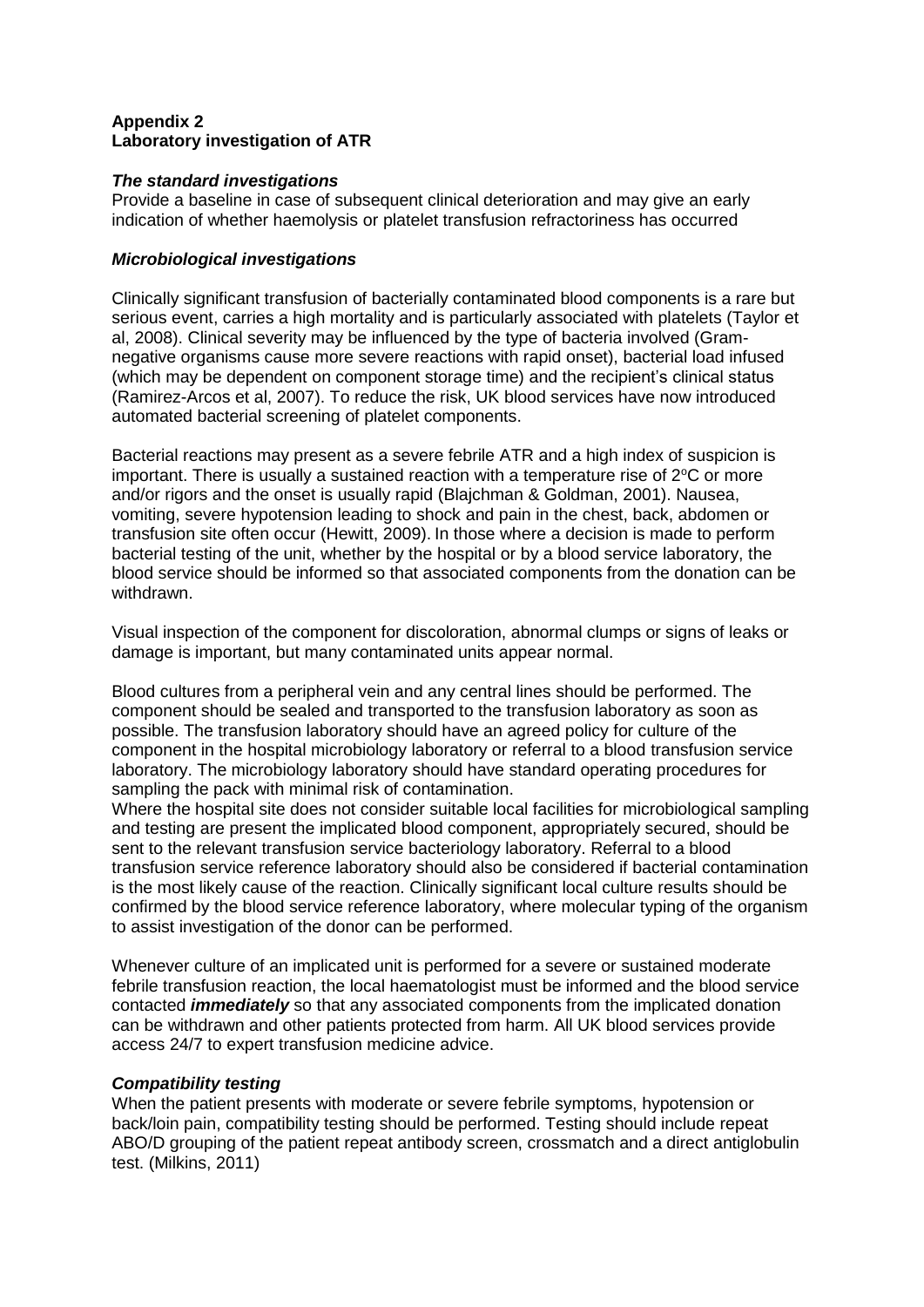#### *Mast cell tryptase*

Serum levels of mast cell tryptase (MCT) are transiently raised after serious allergic/anaphylactic reactions. Although the clinical value of serum MCT is controversial, the current UK guidelines on the management of anaphylactic reactions recommend its measurement (UKRC, 2008). Its utility lies in retrospective *confirmation* that an ATR was anaphylactic, rather than assisting immediate management of the patient and is particularly useful in a patient who is unable to describe their symptoms or where signs may be masked: e.g. by anaesthesia. (Payne & Kam, 2004) Ideally, blood samples are taken as soon as possible after the reaction, (without delaying resuscitation), then at 3 and 24 hours. Levels rise within 30-60 minutes of the onset of anaphylaxis, peak at 3-4 hours and fall to baseline (<13 mcg/L) by 6-8 hours. Post-mortem sampling may help in the differential diagnosis of patients who die of a suspected ATR (Yunginger et al, 1991) but persistent elevation of MCT may occur in myelodysplastic syndromes, systemic mastocytosis and patients with chronic kidney disease and pruritus (Payne and Kam, 2004).

### *Immunoglobulin A deficiency*

IgA deficiency in transfusion recipients was commonly held to be the most common identifiable cause of severe allergic or anaphylactic transfusion reactions. However, this was based on case reports published before 1985, when diagnostic criteria for IgA deficiency were not well-defined, and some of these cases might now be classified as TRALI (Sandler, 2006). Since 1996, there have only been ten reports of ATR associated with IgA deficiency to SHOT, and in one of these the reaction was febrile in type rather than allergic (Knowles & Cohen, 2010). However, IgA levels were not measured in many of the other reported cases of anaphylaxis. A recent unpublished review of cases referred to NHS Blood and Transplant in England and North Wales found very few cases of confirmed IgA deficiency among patients who had experienced transfusion reactions.

IgA deficiency is most common in Caucasians, occurring in around 1 in 700 of the UK population (Munks et al, 1998). It is defined as a selective deficiency of IgA with a serum level of less than 0.07 g/L (in patients above 4 years of age), in whom other causes of hypogammaglobulinemia have been excluded (European Society for Immunodeficiencies, 2005). Reactions to IgA in blood components are thought to occur particularly in IgA deficient patients who have anti-IgA antibodies, but a review of published data suggests the presence of antibodies is of low predictive value (Lilic and Sewell, 2001). As there remains significant concern that IgA deficiency presents a transfusion risk, and the relationship between deficiency and transfusion reactions is unclear, we recommend that serum IgA is measured in all patients who have moderate or severe allergic transfusion reactions. Low results, especially if measured by nephelometric assay, should be confirmed by an alternative method, provided generalised hypogammaglobulinaemia has been excluded and investigation for IgA antibodies should be requested. Patients with confirmed IgA deficiency after ATR should be discussed with a clinical immunologist for expert assessment and advice about the need for IgA-deficient blood components. Follow up may be appropriate as IgA deficiency may be associated with the development of subsequent health problems including chronic infections and autoimmune disease. (Lilic and Sewell, 2001; Latiff and Kerr, 2007)

# *Haptoglobin deficiency*

Haptoglobin deficiency, with haptoglobin antibodies, is said to be found in 1 in 60 cases of transfusion-related anaphylaxis in Thai or Japanese patients (Shimada et al, 2002) and should be considered in patients of appropriate ethnic origin.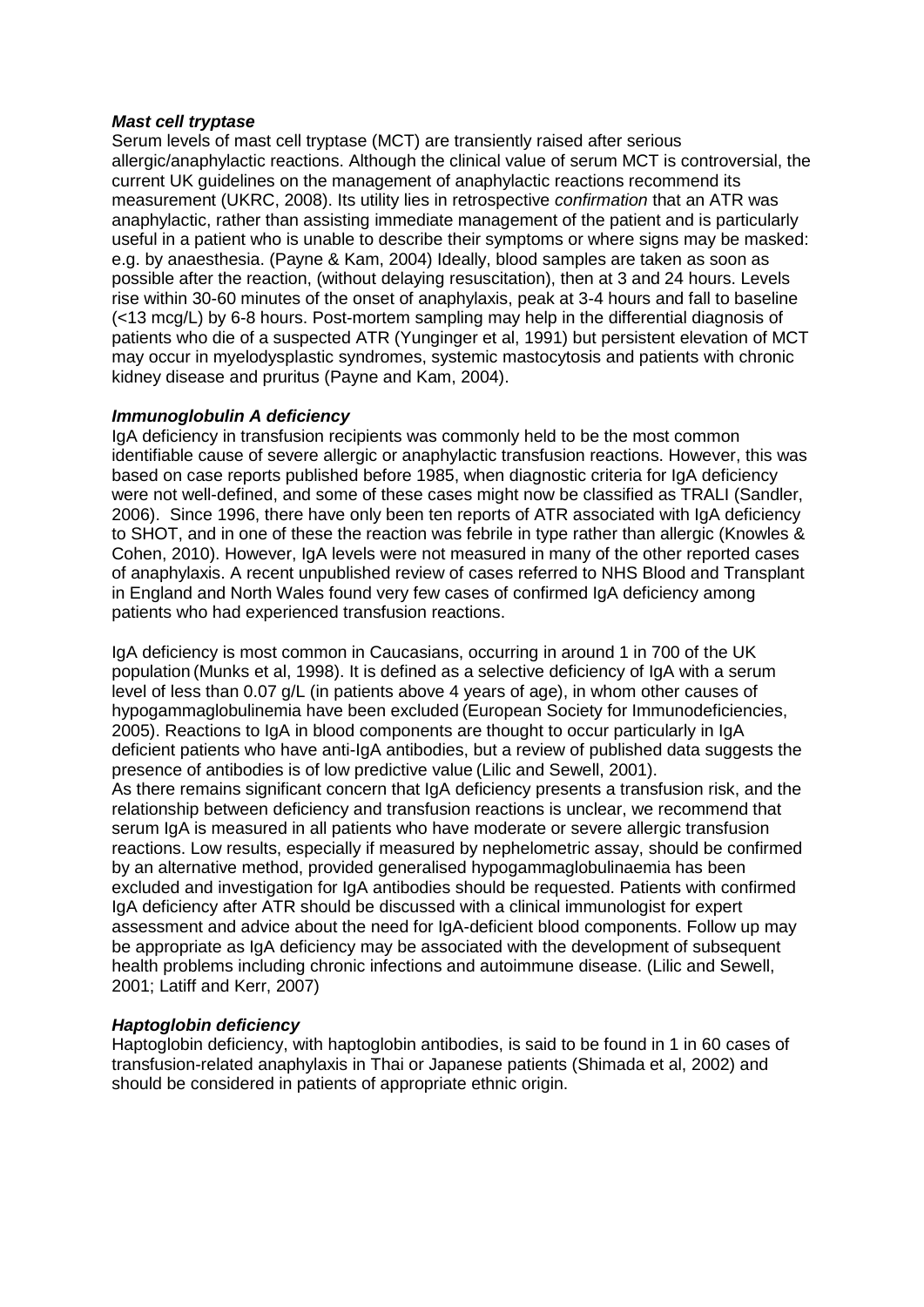### *Testing the patient for leucocyte (HLA), platelet (HPA) or neutrophil-specific (HNA) antibodies*

The association of these antibodies and ATR, mainly febrile reactions, is problematic. HLA class I or II antibodies are found in 1-2% of male and 9 -17% of female blood donors (MacLennan et al 2004; Reil 2008 et al; Triulzi et al, 2009). HPA and HNA antibodies develop in 2-10% of patients receiving repeated transfusions (Kiefel et al, 2001; TRAP, 1997). Hence, they may be an incidental finding in patients or donors who are investigated in the setting of transfusion reactions. Indeed, ATR occurred at a similar frequency when HLAmatched or single donor, non-HLA-matched platelets were transfused (Chambers et al, 1990; Mangano et al, 1991) and most studies of HLA antibodies and platelet refractoriness do not show a link with ATR. In contrast leucocyte depletion is known to reduce the likelihood of transfusion reactions (TRAP 1997; Yazeret al, 2004; Paglino et al, 2004; King et al, 2004; Tobian et al, 2011) and plasma removal appears to have been a useful strategy prior to prestorage leucodepletion (Heddle et al, 1999; Vo et al, 2001). This suggests that HLA matching of leucocyte depleted components would have limited impact in reducing ATR (although there is anecdotal experience of patients with alloimmune platelet refractoriness and recurrent ATR who achieved good increments with HLA-matched platelets and ceased to have reactions).

In patients with recurrent troublesome reactions to leucocyte-depleted components, plasma reduction (washing of red cells or resuspension of platelets in platelet additive solution) to remove residual soluble leucocyte or platelet antigenic material and inflammatory mediators is the logical first step. Testing for leucocyte, platelet and neutrophil-specific antibodies should be reserved for patients with evidence of refractoriness and/or who do not respond to plasma reduction as management of reactions (Robson et al, 2008).

# *Investigation of "high risk" donors*

Blood components from some donors may be associated with a high rate of acute transfusion reactions in different recipients, often associated with a transient severe fall in neutrophil count caused by donor HNA antibodies (Fadeyi et al, 2007; Wallis et al, 2002; Kopko et al, 2002). Passive transfer of HPA antibodies has also been linked with acute severe thrombocytopenia in rare cases (Pavenski et al, 2008). These reactions usually occur with plasma or platelet components and may be under-recognised and reported.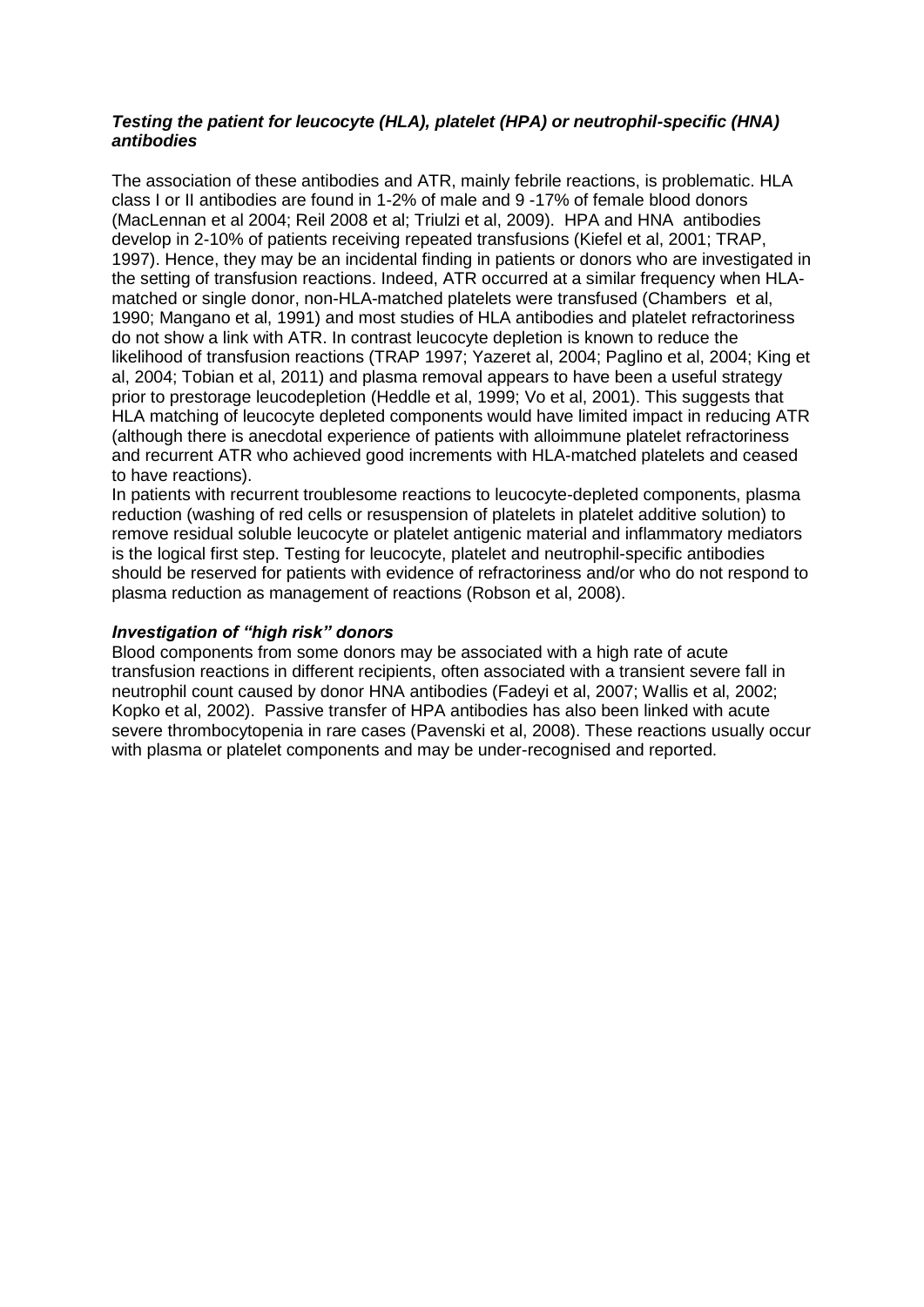# **Appendix 3: ISBT/IHN classification of ATRs**

|                                                                     | $1 =$ Mild                                                                                                                    | $2 =$ Moderate                                                                                                                                                                                                                                                                       | $3 =$ Severe                                                                                                                                                                                                                                                                                                                                                                                                           |
|---------------------------------------------------------------------|-------------------------------------------------------------------------------------------------------------------------------|--------------------------------------------------------------------------------------------------------------------------------------------------------------------------------------------------------------------------------------------------------------------------------------|------------------------------------------------------------------------------------------------------------------------------------------------------------------------------------------------------------------------------------------------------------------------------------------------------------------------------------------------------------------------------------------------------------------------|
| <b>Febrile type</b><br>reaction                                     | A temperature $\geq 38$ °C<br>and a rise between<br>1and 2°C from<br>pretransfusion values,<br>but no other<br>symptoms/signs | A rise in temperature of 2°C<br>or more, or fever 39 °C or<br>over and/or rigors, chills,<br>other inflammatory<br>symptoms/signs such as<br>myalgia or nausea which<br>precipitate stopping the<br>transfusion                                                                      | A rise in temperature of 2°C or<br>more, and/or rigors, chills, or<br>fever 39 °C or over, or other<br>inflammatory symptoms/signs<br>such as myalgia or nausea<br>which precipitate stopping the<br>transfusion, prompt medical<br>review AND/OR directly results<br>in, or prolongs hospital stay.                                                                                                                   |
| <b>Allergic type</b><br>reaction                                    | Transient flushing,<br>urticaria or rash                                                                                      | Wheeze or angioedema with<br>or without<br>flushing/urticaria/rash but<br>without respiratory<br>compromise or hypotension                                                                                                                                                           | Bronchospasm, stridor,<br>angioedema or circulatory<br>problems which require urgent<br>medical intervention AND/OR,<br>directly result in or prolong<br>hospital stay, or Anaphylaxis<br>(severe, life-threatening,<br>generalised or systemic<br>hypersensitivity reaction with<br>rapidly developing airway and/or<br>breathing and/or circulation<br>problems, usually associated<br>with skin and mucosal changes |
| <b>Reaction</b><br>with both<br>allergic and<br>febrile<br>features | Features of mild febrile<br>and mild allergic<br>reactions                                                                    | Features of both allergic and<br>febrile reactions, at least one<br>of which is in the moderate<br>category.                                                                                                                                                                         | Features of both allergic and<br>febrile reactions, at least one of<br>which is in the severe category.                                                                                                                                                                                                                                                                                                                |
| <b>Hypotensive</b><br>reaction                                      |                                                                                                                               | Isolated fall in systolic blood<br>pressure of 30 mm or more<br>occurring during or within<br>one hour of completing<br>transfusion and a systolic<br>blood pressure 80 mm. or<br>less in the absence of<br>allergic or anaphylactic<br>symptoms. No/minor<br>intervention required. | Hypotension, as previously<br>defined, leading to shock (e.g.,<br>acidaemia, impairment of vital<br>organ function) without allergic<br>or inflammatory symptoms.<br>Urgent medical intervention<br>required.                                                                                                                                                                                                          |

Febrile and allergic reactions may present within 4 hours, whilst hypotensive reactions are considered as presenting within one hour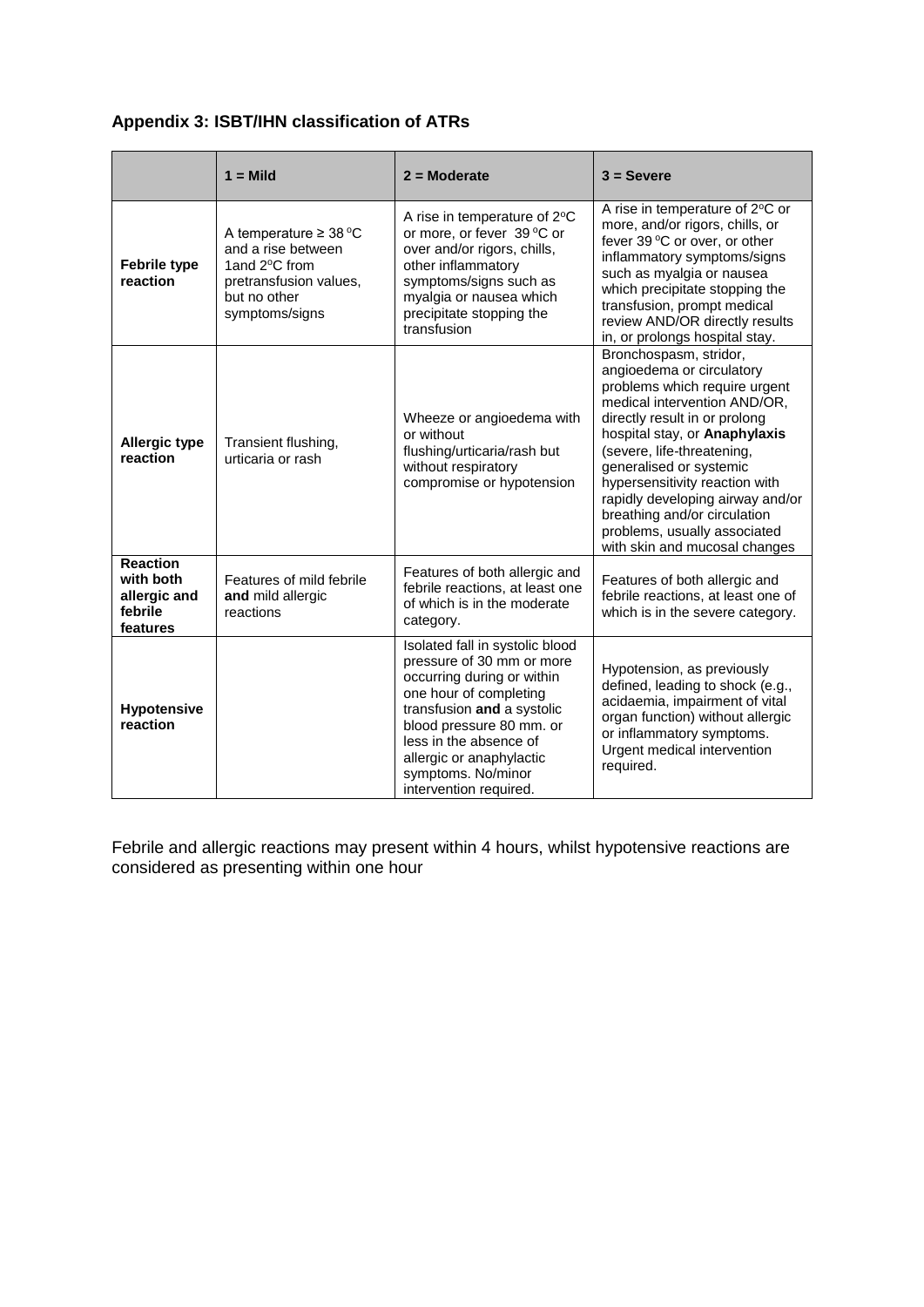# **Appendix 4: Comparison of TRALI and TACO**

For patients who develop respiratory distree during or shortly after transfusion, and who do not have evidence of wheeze or stridor, the following table may be of help in determining a cause. (Sources: NHSBT, 2011; Popovsky, 2008, 2010; Kopko & Holland, 1999)

|                                | <b>TRALI</b>                                                                              | <b>TACO</b>                                              |
|--------------------------------|-------------------------------------------------------------------------------------------|----------------------------------------------------------|
| <b>Patient characteristics</b> | More frequently reported<br>in haematology and<br>surgical patients                       | May occur at any age, but<br>characteristically age > 70 |
| Type of component              | Usually plasma or<br>platelets                                                            | Any                                                      |
| Speed of onset                 | During or within 6 hours of<br>transfusion, usually within<br>2 hours.                    | Defined as occurring<br>within 6 hours of<br>transfusion |
| Oxygen saturation              | Reduced                                                                                   | Reduced                                                  |
| <b>Blood pressure</b>          | Often reduced                                                                             | Often raised                                             |
| <b>JVP</b>                     | Normal                                                                                    | Raised                                                   |
| Temperature                    | Often raised                                                                              | Usually unchanged                                        |
| <b>CXR</b> findings            | Often suggestive of<br>pulmonary oedema with<br>normal heart size: may be<br>a "whiteout" | Cardiomegaly, signs of<br>pulmonary oedema               |
| Echo findings                  | Normal                                                                                    | Abnormal                                                 |
| Pulmonary wedge<br>pressure    | Low                                                                                       | Raised                                                   |
| Full blood count               | May be fall in neutrophils<br>and monocytes followed<br>by neutrophil leucocytosis        | No specific changes                                      |
| Response to fluid load         | Improves                                                                                  | Worsens                                                  |
| Response to diuretics          | Worsens                                                                                   | Improves                                                 |

In addition to the categories of TRALI and TACO, SHOT is now collecting cases of transfusion associated dyspnoea (TAD). The International Haemovigilance Network defines TAD as "being characterized by respiratory distress within 24 hours of transfusion that does not meet the criteria of TRALI, TACO, or allergic reaction. Respiratory distress should be the most prominent clinical feature and should not be explained by the patient's underlying condition or any other known cause." (IHN, 2011) There are currently no other known distinguishing features to aid diagnosis of TAD.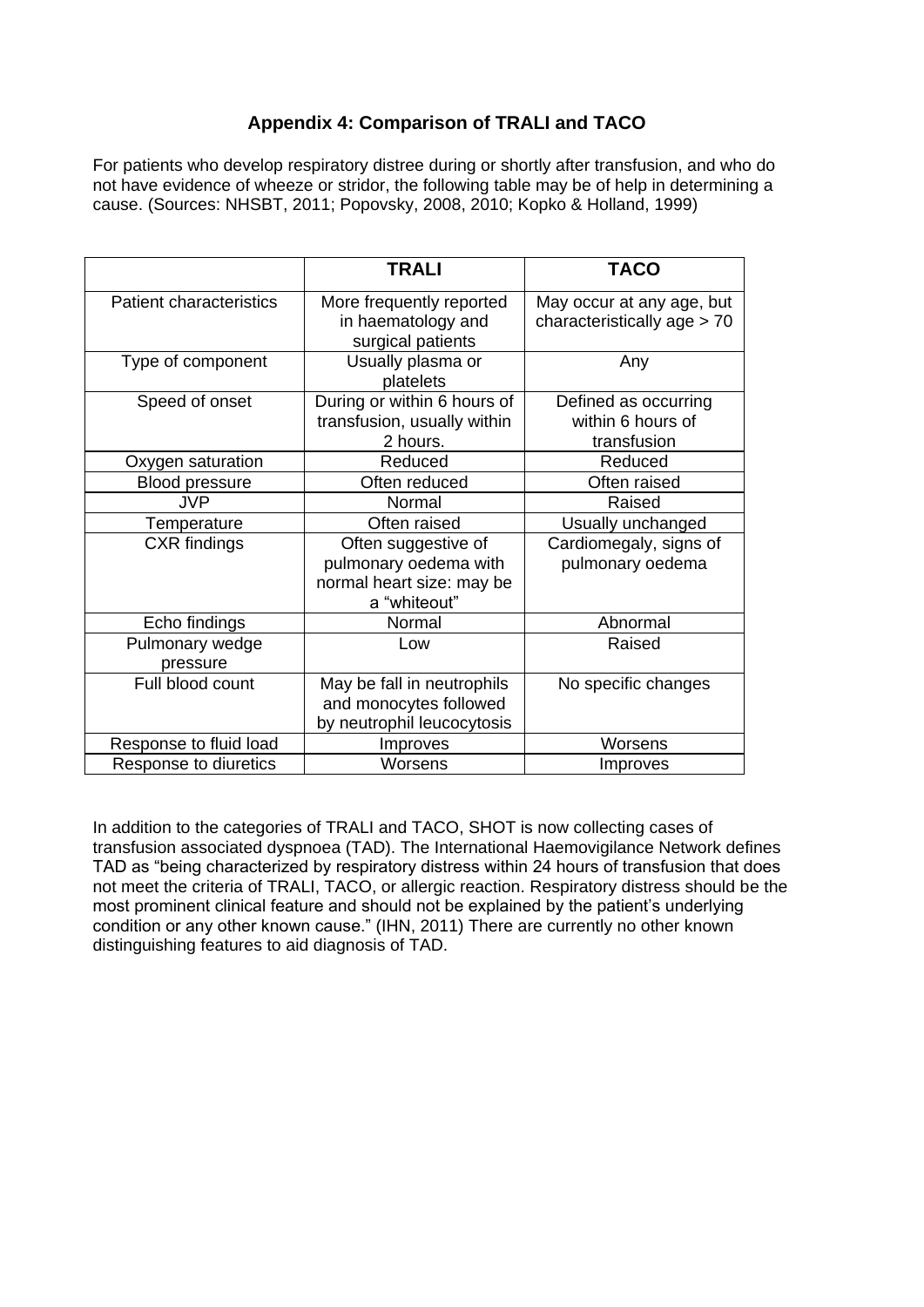# **References**

- 1. Arnold, D., Molinari, G., Warkentin, T., DiTomasso, J., Webert, K., Davis, I., Lesiuk, L., Dunn, G., Heddle, N., Adam, A. & Blajchman, M. (2004) Hypotensive transfusion reactions can occur with blood products that are leukoreduced before storage. *Transfusion,* **44,** 1361-1366
- 2. Azuma, H., Hirayama, J., Akino, M., Miura, R., Kiyama, Y., Imai, K., Kasai, M., Koizumi, K., Kakinoki, Y., Makiguchi, Y., Kubo, K., Atsuta, Y., Fujihara, M., Homma, C., Yamamoto, S., Kato, T. & Ikeda, H. (2009) Reduction in adverse reactions to platelets by the removal of plasma supernatant and resuspension in a new additive solution (M-sol) *Transfusion,* **49,** 214- 218
- 3. Blajchman, M. & Goldman, M. (2011) Bacterial contamination of platelet concentrates: Incidence, significance and prevention. *Seminars in Hematology,* **38s11,** 20-26
- 4. British Committee for Standards in Haematology (2009) Guidelines on the administration of blood components

[http://www.bcshguidelines.com/documents/Admin\\_blood\\_components\\_bcsh\\_05012010.pdf](http://www.bcshguidelines.com/documents/Admin_blood_components_bcsh_05012010.pdf)

- 5. British Committee for Standards in Haematology (2004) Guidelines for the use of fresh frozen plasma, cryoprecipitate and cryosupernatant. *British Journal of Haematology,* **126,** 11-28
- 6. British Thoracic Society/Scottish Intercollegiate Guideline Network guidelines on the management of asthma (2011) [http://www.brit](http://www.brit-thoracic.org.uk/Portals/0/Guidelines/AsthmaGuidelines/sign101%20Jan%202012.pdf)[thoracic.org.uk/Portals/0/Guidelines/AsthmaGuidelines/sign101%20Jan%202012.pdf](http://www.brit-thoracic.org.uk/Portals/0/Guidelines/AsthmaGuidelines/sign101%20Jan%202012.pdf)
- 7. Chambers, L.A., Kruskall, M.S., Pacini, D.G. & Donovan, L.M. (1990) Febrile reactions after platelet transfusion: the effect of single versus multiple donors.*Transfusion,* **30**,219-221
- 8. Davies, T. SHOTToolkit, SHOT, Manchester 2008 [http://www.shotuk.org/wp](http://www.shotuk.org/wp-content/uploads/2010/03/SHOT-Toolkit-Version-3-August-2008.pdf)[content/uploads/2010/03/SHOT-Toolkit-Version-3-August-2008.pdf](http://www.shotuk.org/wp-content/uploads/2010/03/SHOT-Toolkit-Version-3-August-2008.pdf)
- 9. Domen, R. and Hoeltge, G. (2003) Allergic transfusion reactions: an evaluation of 273 consecutive reactions. *Arch Pathol Lab Med,* **127,** 316-320
- 10. ESID European [Society for Immunodeficiencies \(2005\) Definition of IgA deficiency](file:///N:/Documents%20and%20Settings/tine0001/Local%20Settings/Temporary%20Internet%20Files/OLK3/European%20Society%20for%20Immunodeficiencies%20(2005)%20Definition%20of%20IgA%20deficiency%20http:/www.esid.org/downloads/IgA%20Deficiency)  [http://www.esid.org/downloads/IgA%20Deficiency](file:///N:/Documents%20and%20Settings/tine0001/Local%20Settings/Temporary%20Internet%20Files/OLK3/European%20Society%20for%20Immunodeficiencies%20(2005)%20Definition%20of%20IgA%20deficiency%20http:/www.esid.org/downloads/IgA%20Deficiency)
- 11. Ezidiegwu, C., Lauenstein, K., Rosales, L., Kelly, K., Henry, J.(2004) febrile Nonhemolytic transfusion reactions. Management by premedication and cost implications in adult patients *Arch Pathol Lab Med* **128,** 991-995
- 12. Fadeyi, E., Muniz, M., Wayne, A., Klein, H., Leitman, S. and Stroncek, D. (2007) The transfusion of neutrophil-specific antibodies causes leukopenia and a broad spectrum of pulmonary reactions. *Transfusion,* **47,** 545-550
- 13. Fry, J.., Arnold, D.., Clase, C.., Crowther, M.., Holbrook, A.., Traore, A.., Warkentin, T., Heddle, N. (2010) Transfusion premedication to prevent acute transfusion reactions: a retrospective observational study to assess current practices. *Transfusion*, **50**:1722-1730
- 14. Gauvin, F., Lacroix, J., Robillard, P., Lapointe, H. and Hume, H. (2006) Acute transfusion reactions in the pediatric intesive care unit. *Transfusion,* **46,** 1899-1908
- 15. Gilstad, C. (2003) Anaphylactic transfusion reactions *Current Opinion in Hematology,* **10,** 419- 423
- 16. Guyatt, G., Vist, G., Falck-Ytter, Y., Kunz, R., Magrini, N. & Schunemann, H. (2006) An emerging consensus on grading recommendations? *ACP Journal Club*, **144**, A8–A9.
- 17. Handbook of Transfusion Medicine 4th edition (2007) ed McClelland, D. pub The Stationery office, p61

<http://www.transfusionguidelines.org.uk/?Publication=HTM&Section=9&pageid=1145#lnk01>

- 18. Heddle, N., Klama, L., Roberts, R., Shukla, G. and Kelton, J. (1993) A prospective study to identify the risk factors associated with acute reactions to platelet and red cell transfusions. *Transfusion,* **33,** 794-797
- 19. Heddle, N., Klama, L., Meyer, R., Walker, I., Boshkov, L., Roberts, R. Chambers, S., Podlosky, L., O'Hoski, P. and Levine, M., (1999) A randomized controlled trial comparing plasma removal with white cell reduction to prevent reactions to platelets. *Transfusion,* **39,**  231-238
- 20. Heddle, N., Blajchman, M., Meyer, R., Lipton, J., Walker, I. Sher, G., Constantini L., Patterson, B.,Roberts, R., Thorpe, K. & Levine, M. (2002) A randomized controlled trial comparing the frequency of acute reactions to plasma-removed platelets and presorage WBC-reduced platelets. *Transfusion,* **42,** 556-566
- 21. Heddle, N. (2007) Febrile Nonhemolytic Transfusion reactions. *In: Transfusion Reactions 3rd edition*, ed Popovsky, M. AABB press, ISBN 978-1-56395-244-9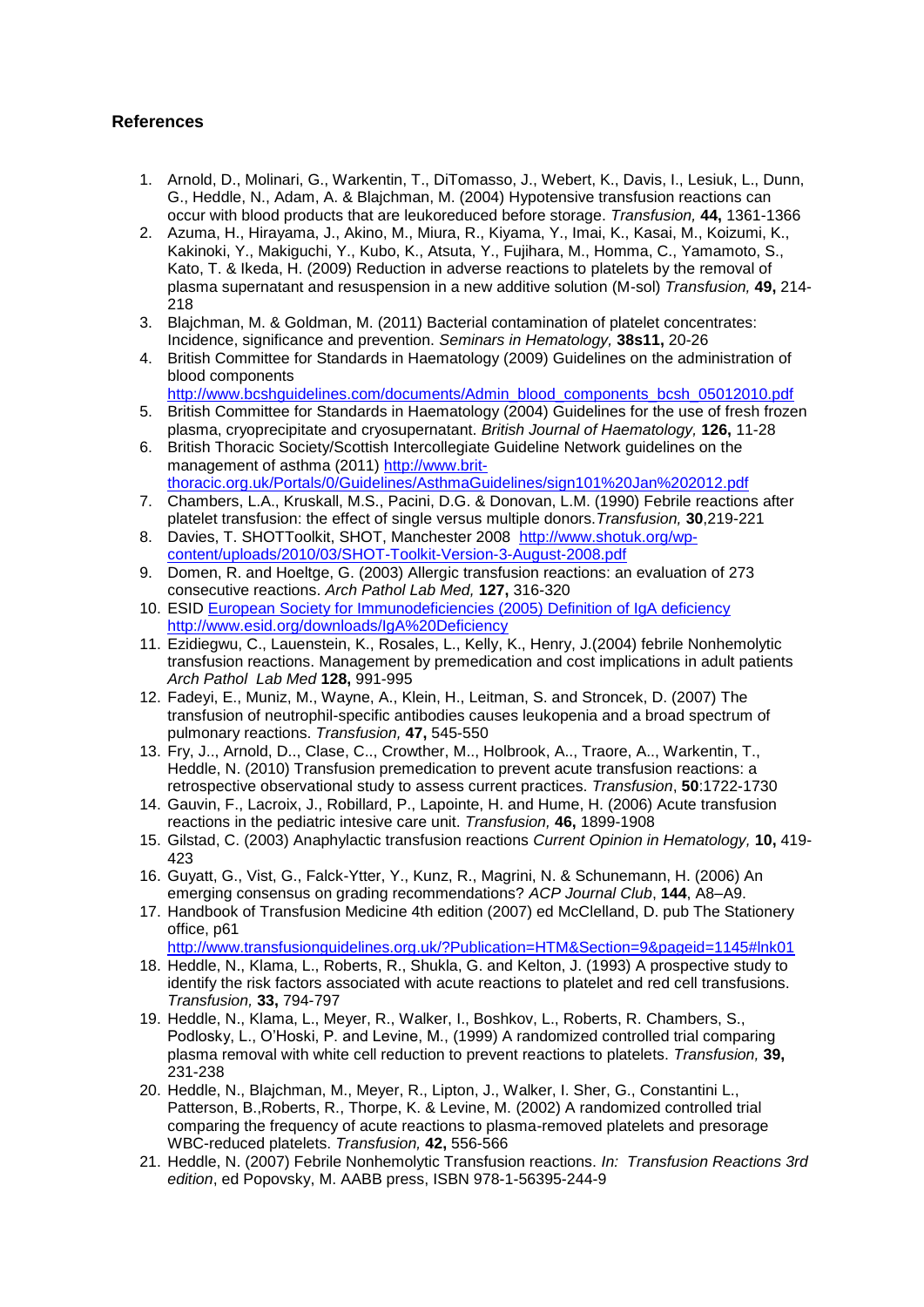- 22. Heddle, N. (2009) Investigation of acute transfusion reactions *in: Practical Transfusion Medicine 3rd edition,* eds Murphy, M. & Pamphilon, D. Wiley-Blackwell ISBN 978-1-4051- 8196-9
- 23. Hendrickson, J. and Hillyer, C. (2009) Non-infectious Serious Hazards of Transfusion, *Anesthesia and Analgesia,* **108,** 759-769
- 24. Hewitt, P. (2009) Bacterial Contamination *in:*: *Practical transfusion medicine 3rd edition,* eds Murphy, M., Pamphilon, D. Wiley-Blackwell ISBN 978-1-4051-8196-9
- 25. International Haemovigilance Network/ International Society for Blood transfusion (2011) Proposed standard definitions for surveillance of non-infectious adverse transfusion reactions [http://www.isbtweb.org/fileadmin/user\\_upload/WP\\_on\\_Haemovigilance/ISBT\\_definitions\\_final](http://www.isbtweb.org/fileadmin/user_upload/WP_on_Haemovigilance/ISBT_definitions_final_2011__4_.pdf) [\\_2011\\_\\_4\\_.pdf](http://www.isbtweb.org/fileadmin/user_upload/WP_on_Haemovigilance/ISBT_definitions_final_2011__4_.pdf)
- 26. Kaplan, A. and Greaves, M. (2005) Angioedema *Journal of the American Academy of Dermatology,* **53,** 373-388
- 27. Kennedy, L., Case, D., Hurd, D., Cruz, J. and Pomper, D. (2008) A prospective, randomized, double-blind controlled trial of acetominaphen and diphenhydramine pretransfusion medication versus placebo for the prevention of transfusion reactions. *Transfusion*, **48**, 2285- 2291
- 28. Kiefel V, Konig C, Kroll H, Santoso S. (2001) Platelet alloantibodies in transfused patients. *Transfusion,* **41,** 766-70.
- 29. Klein, H., Spahn, D. & Carson, J. (2007) Red blood cell transfusion in clinical practice *The Lancet,* **370,** 415-426
- 30. Kim, S., Cho HM, Hwang, Y., Moon, Y. & Chang, Y. Non-steroidal anti-inflammatory drugs for the common cold. Cochrane Database of Systematic Reviews 2009, Issue 3. Art. No.: CD006362. DOI: 10.1002/14651858.CD006362.pub2
- 31. King, K., Shirey, R., Thoman, S., Bensen-Kennedy, D., Tanz, W. & Ness, P. (2004) Universal leukoreduction decreases the incidence of febrile nonhemolytic transfusion reactions to RBCs *Transfusion,* **44,** 25-29
- 32. Kopko, P. & Holland, P. (1999) Transfusion-related lung injury. *Br J Haematol*, **105,** 322-329
- 33. Kopko, P., Marshall, C., MacKenzie, M., Holland, P. and Popovsky, M. (2002) Transfusion-Related Acute Lung Injury-report of a clinical look-back investigation *JAMA,* **287**, 1968-1971
- 34. Knowles, S. & Cohen, H. on behalf of of the Serious Hazards of transfusion (SHOT) Steering Group (2011) The 2010 Annual SHOT Report ISBN 978-0-9558648-3-4
- 35. Latiff, A. & Kerr, M. (2007) The clinical significance of IgA deficiency. *Ann Clin Biochem*, **44,**  131-139
- 36. Lilic, D. and Sewell, C. (2001) IgA deficiency: what we should-or should not-be doing, *J Clin Pathol,* **54,** 337-338
- 37. MacLennan, S., Lucas, G., Brown, C., Evans, R., Kallon, D., Brough, S., Contreras, M., Navarrete, C. 2004) Prevalence of HLA and HNA antibodies in donors: correlation with pregnancy and transfusion history. *Vox Sanguinis,* **87S3,** 4
- 38. Mair, B. & Leparc, G. (1998) Hypotensive reactions associated with platelet transfusions and angiotensin-converting enzyme inhibitors. *Vox Sanguinis,* **74,** 27-30
- 39. Mangano MM, Chambers LA, Kruskall MS 1991Limited efficacy of leukopoor platelets for prevention of febrile transfusion reactions. *American Journal of Clinical Pathology,* **95,** 733-8.
- 40. Milkins, C. (2011), The minimum requirements for red cell serological testing. *ISBT Science Series,* **6,** 189–192.
- 41. Munks, R., Booth, J., and Sokol, R. (1998) A comprehensive IgA service provided by a blood transfusion center. *Immunohematology,* **14,** 155-160
- 42. National Institute for Health and Clinical Excellence (2007) Acutely ill patients in hospital. <http://www.nice.org.uk/CG50>
- 43. NHSBT (2011) TRALI information document [http://hospital.blood.co.uk/library/pdf/INF271\\_3.pdf](http://hospital.blood.co.uk/library/pdf/INF271_3.pdf)
- 44. Paglino, J., Pomper, G., Fisch, G., Champion, M. and Snyder, E. (2004) Reduction of febrile but not allergic reactions to RBCs and platelets after conversion to universal prestorage leukoreduction. *Transfusion,* **44,** 16-24
- 45. Patterson, B., Freedman, J., Blanchette, V., Sher, G., Pinkerton, P., Hannach, J., Meharchand, J., Lau, W., Boyce, N., Pinchefsky, E., Tasev, T., Pichefsky, J., Poon, S., Shulman, S., Mack, P., Thomas, K.,Blanchette, N., Greenspan, D. and Panzarella, T.(2000) Effect of premedication guidelines and leucoreduction on the rate of febrile nonhaemolytic transfusion reactions. *Transfusion medicine,* **10,** 199-206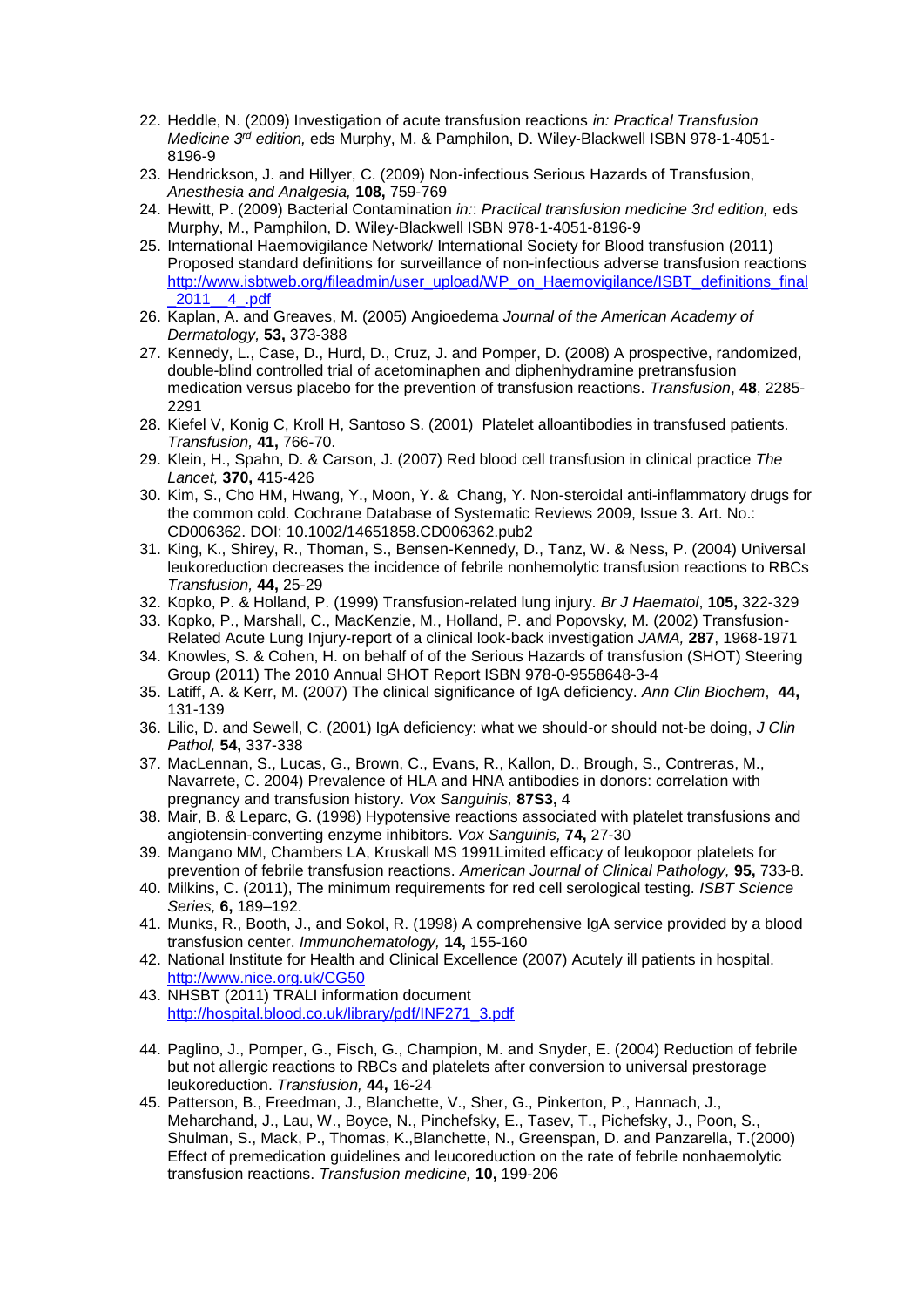- 46. Pavenski, K., Webert, K., and Goldman, M. (2008) Consequences of transfusion of platelet antibody: a case report and literature review. *Transfusion* **48** 1981-1989
- 47. Payne, V. and Kam, P. (2004) Mast cell tryptase: a review of its physiology and clinical significance. *Anaesthesia,* **59,** 695-703
- 48. Popovsky, M. (2010) To breathe or not to breathe: that is the question. Pulmonary complications of transfusion. *Transfusion,* **50**, 2057-2062
- 49. Popovsky, M. (2008) transfusion-Associated Circulatory overload, *ISBT Science Series*, **3,**  166-169
- 50. Ramirez-Arcos, S., Goldman, M. and Blajchman, M (2007) Bacterial Contamination, in: Transfusion Reactions, 3rd edition, *Pub AABB Press,* p163-206*,*ISBN 978-1-56395-244-9
- 51. Reil, A., Keller-Stanislawski, B., Gunay, S. and Bux, J. (2008) Specificities of leucocyte alloantibodies in transfusion-related acute lung injury and results of leucocyte antibody screening of blood donors *Vox Sanguinis,* **95,** 313-317.
- 52. Resuscitation Council (UK), (2010) Resuscitation Guidelines. <http://www.resus.org.uk/pages/guide.htm>
- 53. Resuscitation Council (UK), (2008) Emergency treatment of anaphylactic reactions. <http://www.resus.org.uk/pages/reaction.pdf>
- 54. Robson P. Lucas G, Green F, Bourn R, Massey E. (2008)The investigation of severe nonhaemolytic febrile transfusion reactions: an audit of adherence to NBS guidelines[.http://www.optimalblooduse.eu/\\_assets/pdf/39\\_UK%20Report%20AUDIT%20OF%](http://www.optimalblooduse.eu/_assets/pdf/39_UK%20Report%20AUDIT%20OF%20TRANSFUSION%20REACTIONS.pdf) [20TRANSFUSION%20REACTIONS.pdf](http://www.optimalblooduse.eu/_assets/pdf/39_UK%20Report%20AUDIT%20OF%20TRANSFUSION%20REACTIONS.pdf)
- 55. Sanders, R., Maddirala, S., Geiger, T., Pounds, S., Sandlund, J., Ribeiro, R.Pui, C. and Howard, S. (2005) Premedication with acetaminophen or diphenhydramine for transfusion with leucoreduced blood products in children. *British Journal of Haematology*, **130**, 781-787
- 56. Sandler, S.G. (2006) How I manage patients suspected of having had an IgA anaphylactic transfusion reaction *Transfusion,* **46,** 10-13
- 57. Sandler, S & Vassallo, R. (2011) Anaphylactic transfusion reactions. *Transfusion,* **51,** 2265- 2266
- 58. Savage, W., Tobian, A., Fuller, A., Wood, R., King, K. & Ness, P. (2011) Allergic transfusion reactions to platelets are associated more with recipient and donor factors than with product attributes. *Transfusion,* **51,** 1716-1722
- 59. Scully, M., Longair, I., Flynn, M., Berryman, J. and Machin, S. (2007) Cryosupernatant and solvent-detergent fresh-frozen plasma (octaplas) usage at a single centre in acute thrombotic thrombocytopenic purpura. *Vox Sang,* **93,** 154-158
- 60. Shimada, E., Tadokoro, K., Watanabe, Y., Ikeda, K., Niihara, H., Maeda, I.*,* Isa K , Moriya, S., Mitsunaga, S., Nakajima, K. and Juji, T(2002) Anaphylactic transfusion reactions in haptoglobin-deficient patients with IgA and IgG haptoglobin antibodies. *Transfusion,* **42,** 766- 773
- 61. Stainsby, D., Jones, H., Wells, A., Gibson, B. and Cohen, H. (2008) Adverse outcomes of blood transfusion in children: analysis of UK reports to the serious hazards of transfusion scheme 1996-2005. *British Journal of Haematology,* **141,** 73-79
- 62. Taylor, C.(Ed.) Cohen, H., Mold, D., Jones, H, *et al*, on behalf of the Serious Hazards of transfusion (SHOT) Steering Group (2009) The 2008 Annual SHOT Report ISBN 978-0- 9558648-1-0
- 63. Taylor, C.(Ed.) Cohen, H., Mold, D., Jones, H, *et al*, on behalf of the Serious Hazards of transfusion (SHOT) Steering Group (2010) The 2009 Annual SHOT Report ISBN 978-0- 9558648-2-7
- 64. The Trial to Reduce Alloimmunisation to Platelets Study Group (TRAP) (1997) . Leukocyte reduction and ultraviolet B irradiation to prevent alloimmunisation and refractoriness to platelet transfusions. *New England Journal of Medicine,* **337,**1861-1869.
- 65. Tobian, A., King, K. and Ness, P. (2007) Transfusion premedications: a growing practice not based on evidence *Transfusion,* **47,** 1089-1096
- 66. Tobian, A., Savage, W., Tisch, D., Thoman, S., King, K. & Ness, P. (2011) Prevention of allergic transfusion reactions to platelets and red blood cells through plasma reduction. *Transfusion,* **51,** 1676-1683
- 67. Triulzi, D., Kleinmann. S., Kakaiya, R., Busch, M. P. Norris, P., Steele, W., Glynn, S., Hillyer, C., Carey, P., Gottschall, J., Murphy, E., Rios, J., Ness, P., Wright, D., Carrick, D. & Schreiber, G. (2009) The effect of previous pregnancy and transfusion on HLA alloimmunization in blood donors: implications for a transfusion-related acute lung injury risk reduction strategy. *Transfusion,* **49,** 1825-1835